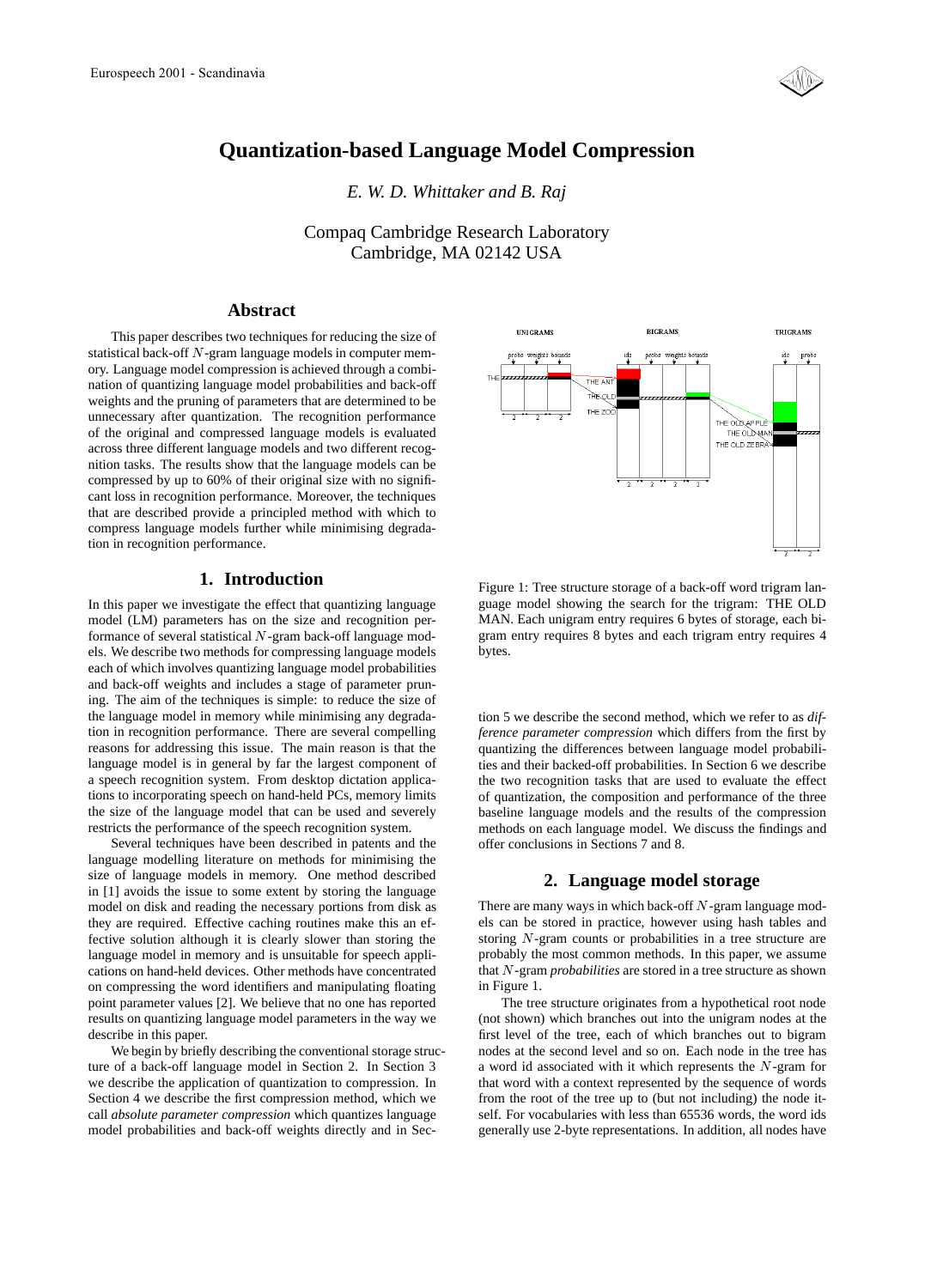a probability associated them and all non-terminal nodes have an associated back-off weight. Rather than store 4-byte floating point values for probabilities and back-off weights the values are normally quantized by truncating them so that the number of unique values is less than 65536. The 4-byte values are stored in a look-up table and 2-byte indices into the appropriate probability and back-off weight look-up tables are stored in nodes instead of the values themselves. The information for all nodes at a particular level in the tree is stored in sequential arrays as shown in Figure 1. Each array in the ith level of the tree represents sequential blocks of child nodes of the parent nodes in the  $(i - 1)$ th level of the tree. The largest index of each block is the *boundary* value for the block which is stored in the parent node of that block. Since blocks are consecutive the boundary value of a parent node in the  $(i - 1)$ th level together with the boundary value of the (sequentially) previous parent node at the same level specifies the exact location of the children of that node at the <sup>i</sup>th level. To locate a specific child node a binary search of word ids is performed between the two specified boundary values. In Figure 1, the example of searching for  $P(MAN)$ THE, OLD) is given. Firstly, the word id of THE is determined. The upper boundary value of THE's children nodes at the bigram level is given by the value in the boundary array (bounds) associated with the word id of THE. The boundary value specified by the word before THE in the word id array (ids), plus one, specifies the lower boundary position of THE's children. A binary search of word ids is then performed between the upper and lower boundary values for the word id of OLD. A similar process is then performed at the bigram level culminating in a search of word ids of THE OLD's children at the trigram level for the word id of MAN. Finally, the position of MAN in the word ids array is also the position of  $P(MAN|THE, OLD)$  in the probability array (probs).

Since the boundary values can be very large, 4-byte numbers would be required. However, a 4-byte number can be represented as  $A*2^{16}+B$  where  $B<2^{16}$ , so boundary values can be stored using 2-bytes and an additional look-up table. Each entry in the look-up table stores the index of the last node that has a boundary value whose first 2 bytes are the same number as the index of that entry in the look-up table. A binary search of values in the look-up table is performed for the  $(i - 1)$ th and ith look-up table entries between which the value of the position of the parent node lies. The value of  $A$  is thus given by i. The value of  $B$  is stored with the parent node itself. This is the scheme employed in the CMU-Cambridge Toolkit [3] for example.

Thus, in summary, each unigram entry needs a total of 6 bytes of storage, each bigram entry needs 8 bytes, and each trigram entry needs 4 bytes. The total size of the language models is  $6*N(unigrams) + 8*N(bigrams) + 4*N(trigrams),$ where  $N(\cdot)$  is the number of the types of events in parentheses. Memory for hashing of vocabulary entries and memory allocation overheads were not considered significant.

### **3. Quantization**

Quantization is the process by which a variable with a continuous range of values is mapped onto one of a discrete set of quantization levels. Quantization provides an effective way of reducing the number of bits needed to store a variable, at the cost of introducing errors in its value (i.e. the difference between the true value of the variable and its quantized value). The quantization levels are stored in an index table and indices into this table are stored against the variable rather than its value. A

variable quantized to  $2^N$  quantization levels can thus be stored using only  $N$  bits. For this reason this is also referred to as N-bit quantization.

In this paper we use the Lloyd-Max algorithm [4] for the determination of optimal quantization levels. This is an iterative procedure which estimates the quantization levels that minimize the average squared error introduced in the variable by quantization. The resulting quantization levels are more densely placed in regions where the density of the variable is high and more sparsely located in regions of low density.

### **4. Absolute parameter compression**

This method assumes that a back-off trigram language model has already been built in which for each  $N$ -gram ( $N = 1, 2, 3$ ) event there is an associated probability and for each context there is a back-off weight. Model compression is achieved in two steps: a) quantization of  $N$ -gram probabilities and back-off weights and b) pruning of parameters from the language model.

#### **4.1. Quantization**

All unigram, bigram and trigram probabilities and unigram and bigram back-off weights are quantized to a small number of quantization levels. Quantization is performed separately on each of the N-gram probability and back-off weight lists and separate quantization level look-up tables generated for each of these sets of parameters. Compression results from the reduced number of bits needed to store the indices into the look-up tables. We investigated quantizing parameters using  $1, 2, 3, \ldots, 8$ bits.

### **4.2. Pruning**

Pruning is the process by which some  $N$ -gram events are discarded from the language model to reduce the size of the model. The pruning method proposed here uses the following heuristic. If  $Q_i^{\{P,\alpha\}}[\cdot]$  is a function that maps either a probability (P) or back-off weight ( $\alpha$ ) in the *i*-gram table to its quantized value,  $P(\cdot)$  is the probability of an event and  $\alpha(\cdot)$  is the back-off weight of some context, then if:

$$
Q_3^P[P(w_i | w_{i-2}, w_{i-1})] =
$$
  
\n
$$
Q_3^P[Q_2^{\alpha}[\alpha(w_{i-2}, w_{i-1})] \cdot Q_2^P[P(w_i | w_{i-1})]]
$$
 (1)

the explicitly stored trigram event  $(w_{i-2}, w_{i-1}, w_i)$  is discarded from the language model. This heuristic is similar in philosophy to the method described in [5]. Pruning was only performed on trigram events although the same principle can easily be extended to bigram events.

### **5. Difference parameter compression**

This method also assumes that the language model has already been constructed. Once again, language model compression is achieved both by quantization and pruning.

#### **5.1. Quantization**

Here, for N-gram events where  $N > 1$ , we quantize the difference between <sup>N</sup>-gram probabilities and their quantized backedoff estimates. The stored values now represent indices to the quantized probability differences. During recognition the true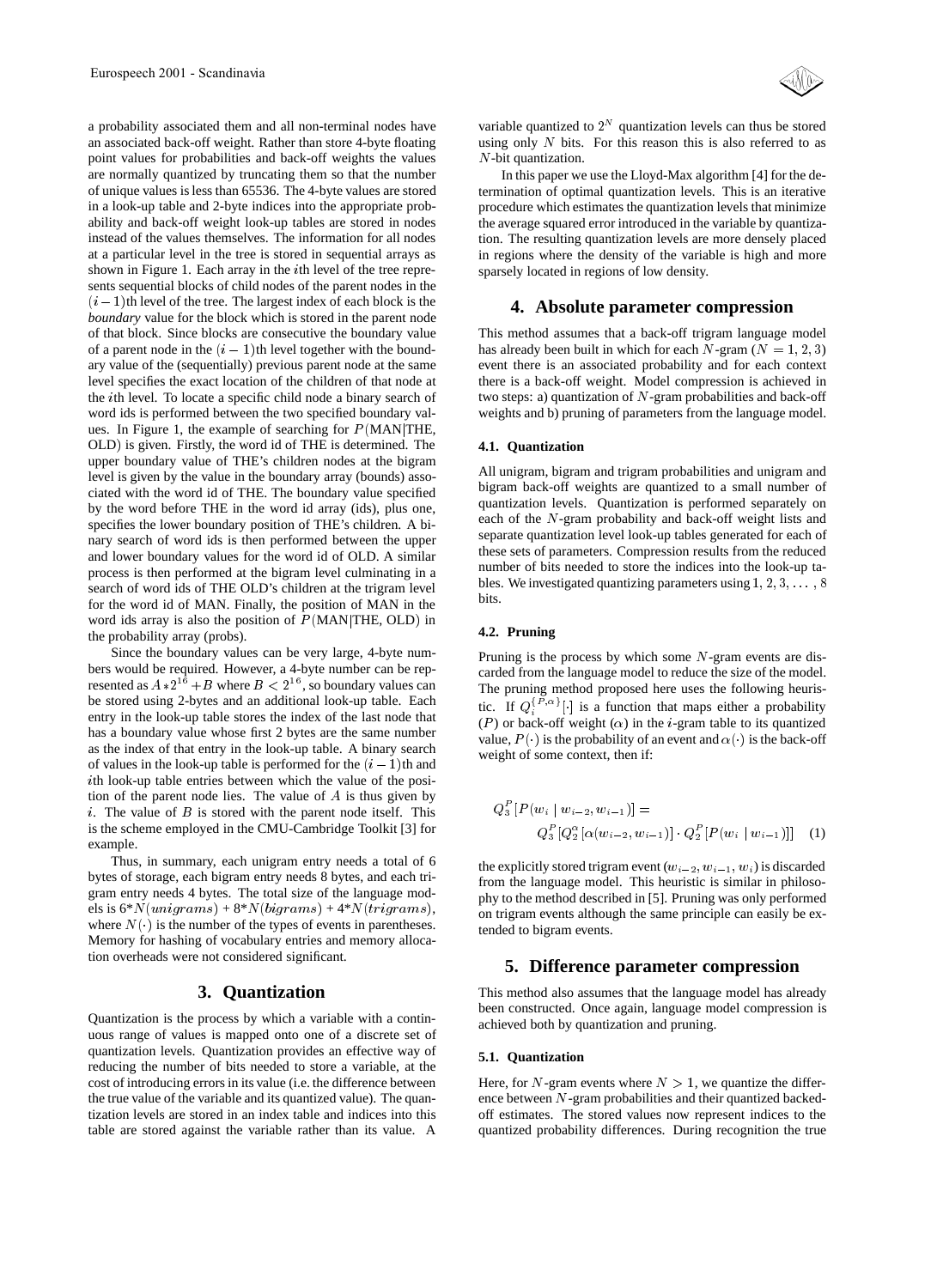

probability must be composed by adding the backed-off estimate to the quantized differences. Unigram probabilities and all back-off weights are quantized as in Section 4.

Procedurally, first the unigram probabilities and back-off weights are quantized. Bigram back-off weights and the differences between the true bigram probabilities and their quantized backed-off estimates are then quantized. Finally the differences between the true trigram probabilities and their quantized backed-off estimates are quantized.

#### **5.2. Pruning**

To prune parameters an additional quantization level of zero value is enforced during quantization. This results in two benefits. First the additional quantization level results in lower average quantization error. Second, all parameters whose difference is quantized to zero need not be explicitly stored and can be pruned, since these parameters can now be entirely composed by backing-off with no additional loss (other than that introduced by the quantization itself).

# **6. Experimental work**

#### **6.1. Recognition tasks**

Experiments were run to evaluate the effect of the proposed compression schemes on the size and the recognition performance of language models. Two different recognition tasks were used in the experimental work in this paper: the 1998 DARPA HUB4 evaluation [6] and the 2000 DARPA SPINE evaluation [7]. Both tasks differ significantly in difficulty and hence the performance of state-of-the-art systems. All recognition experiments use the CMU SPHINX-III recognition system [8]. For the DARPA HUB4 evaluation task continuous density 3-state HMMs with 6000 tied states, each modelled by a mixture of 16 Gaussians, were trained using the 1996 Hub4 training data provided by LDC. For the experiments on the SPINE task 3-state continuous density HMMs with 2600 tied states, each modelled by a mixture of 8 Gaussians, were used. The acoustic models and the language model for the SPINE task were provided by Carnegie Mellon University.

### **6.2. Baseline language models**

Two different language models were investigated for the HUB4 task. The two models use different vocabularies, different discounting schemes, different training data and were built using different tools. Only one language model was used for the SPINE task. It is expected that assessing the impact of the compression techniques across tasks and language models will be more meaningful than investigating numerous language models on only one task. The performance and salient characteristics of each language model are given in Table 1.

| LM | Task         | $#N$ -grams | size (Mb) | WER% |
|----|--------------|-------------|-----------|------|
|    | HUB4         | 15,134,669  | 75.7      | 22.0 |
|    | HUB4         | 20,323,339  | 100       | 20.9 |
|    | <b>SPINE</b> | 45.189      | 0.241     | 33.9 |

Table 1: Characteristics and baseline performance of LMs.

The original language models in the subsequent experiments are identified using the LM identifier in the first column of the table. The total number of N-grams ( $N = 1, 2, 3$ ) in each language model is shown in the third column of Table 1 and the approximate size in Mb is shown in the fourth column. The final column shows the word error rate (WER) achieved on the second evaluation set of the 1998 DARPA Hub4 evaluation for the HUB4 models and the WER achieved on the SPINE evaluation set using the SPINE language model.



Figure 2: Tree structure storage of back-off trigram language model showing compression achieved through parameter quantization and pruning. The number of bytes required to store any event is much less than the corresponding number in Figure 1.

Figure 2 shows the storage structure for a compressed language model. This is essentially the same as the structure in Figure 1 except that all lists are narrower due to the reduced number of bits needed to store parameters. The lists are also shorter when parameters are pruned. In addition, the number of bits used to store boundary values is also reduced by representing boundary values as  $A * 2^{24} + B$  where  $B < 2^8$ , and storing the one byte offset value  $B$  in each non-terminal node of the tree, and an additional 3-byte look-up table for A.

| LM             | <b>Bits</b>    | $#3$ -gram dels. | size (Mb) | WER% |
|----------------|----------------|------------------|-----------|------|
|                |                |                  | 43.5      | 22.2 |
|                |                | 1686294          | 39.3      | 22.2 |
|                | 2              |                  | 40.6      | 23.1 |
|                | 2              | 5260335          | 36.9      | 23.3 |
| $\overline{c}$ | 4              |                  | 58.0      | 21.1 |
| $\overline{c}$ | 4              | 457148           | 56.8      | 21.3 |
| 2              | 2              |                  | 54.1      | 22.7 |
| $\overline{c}$ | $\overline{c}$ | 5348062          | 42.1      | 23.2 |
| 3              | 4              |                  | 0.134     | 34.0 |
|                | 2              |                  | 0.127     | 34.3 |

Table 2: Recognition performance of language models quantized using absolute parameter compression.

Table 2 shows the results obtained when absolute parameter compression was used to compress the language models. The results reported are for 4-bit and 2-bit quantization of trigram probabilities. In all cases unigram and bigram probabilities and back-off weights were quantized to 4 bits. In cases where pruning was used, the number of deleted trigrams is shown in the